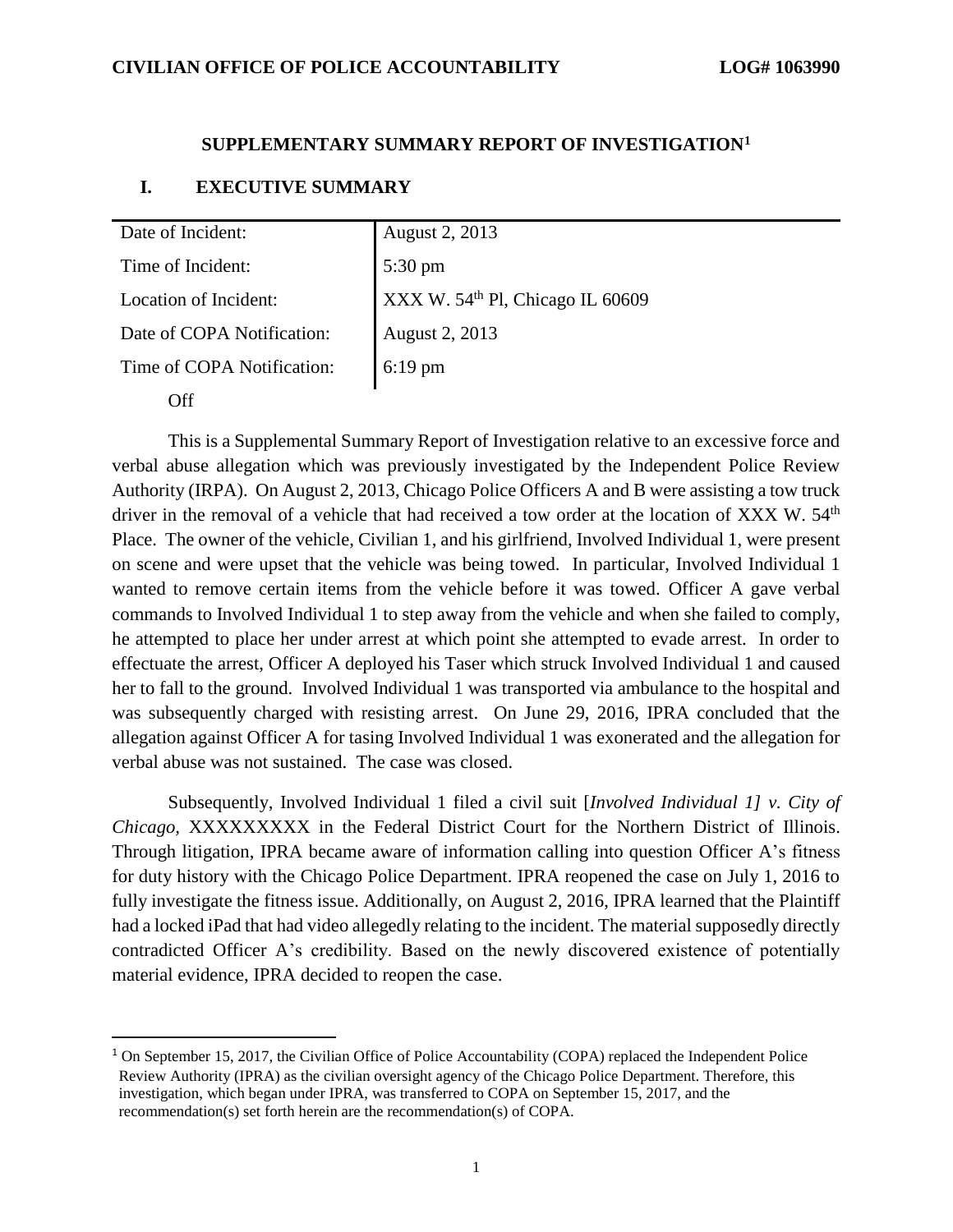COPA conducted an audit of the original investigation including reviewing the facts and basis for the original conclusion. Additionally, COPA obtained and analyzed new testimony and additional information from the civil law suit as well as additional investigatory steps. The following Supplemental Summary Report of Investigation should be read in conjunction with the Summary Report of Investigation issued by IPRA. Upon review of the original investigation and additional evidence, COPA finds that the allegation against Officer A for tasing Involved Individual 1 is changed from exonerated to not sustained. COPA further finds that the allegation against Officer A for verbal abuse should remain not sustained.

# **II. INVOLVED PARTIES**

| Accused Officer #1:     | Officer A, Star #XXXXXX, Employee #XXXXX, Unit<br>XXX, XXXXXXXXXXX, 1980, Male, White |
|-------------------------|---------------------------------------------------------------------------------------|
| Involved Individual #1: | Involved Individual 1, Female, Black                                                  |

# **II. ALLEGATIONS**

| <b>Officer</b> | <b>Allegation</b>                                                                                                                                                                                                                                                                                                                                                                                                                             | <b>Finding</b>                                     |
|----------------|-----------------------------------------------------------------------------------------------------------------------------------------------------------------------------------------------------------------------------------------------------------------------------------------------------------------------------------------------------------------------------------------------------------------------------------------------|----------------------------------------------------|
| Officer A      | 1. Officer A tased Involved Individual 1<br>without justification, in violation of Rule 6,<br>General Order 03-02-02, Special Order 03-<br>02-02 and Uniform and Property 04-02-04,<br>of the Chicago Police Department Rules<br>2. Officer A directed words to the effect of<br>"You done fucked up now" to Involved<br>Individual 1, in violation of Rule 2, Rule 6,<br>Rule 8, and Rule 9 of the Chicago Police<br><b>Department Rules</b> | <b>Not</b><br>Sustained<br><b>Not</b><br>Sustained |
|                |                                                                                                                                                                                                                                                                                                                                                                                                                                               |                                                    |

# **III. APPLICABLE RULES AND LAWS**

Remain unchanged from the original report dated June 29, 2016.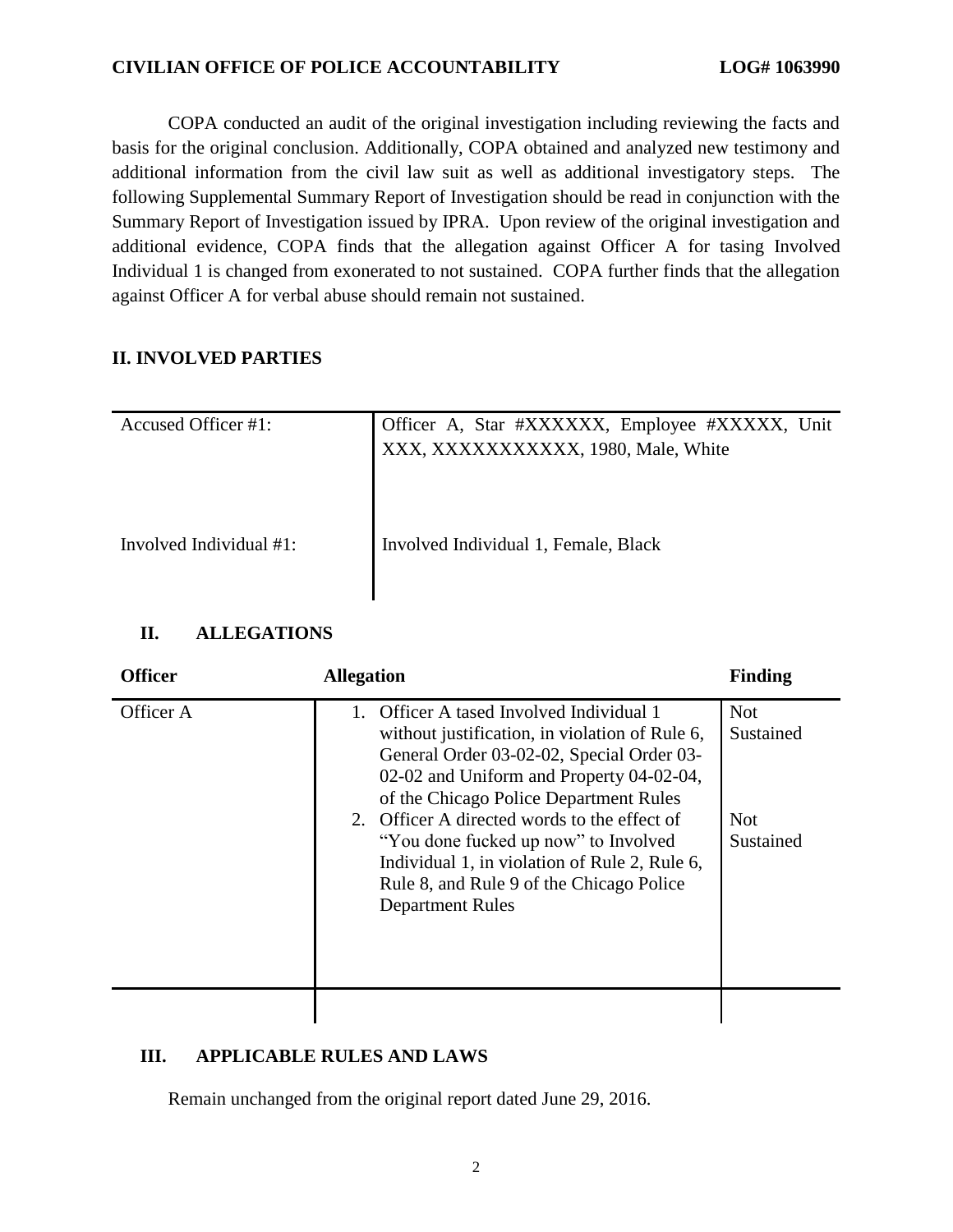#### **IV. INVESTIGATION <sup>2</sup>**

### **a. Interviews**

 $\overline{a}$ 

COPA attempted to interview **Witness, Civilian 2**. Civilian 2 directly refused to cooperate with an interview, despite several attempts. However, COPA obtained a transcript of Civilian 2's deposition testimony given in case 15CVXXXX. In sum, Civilian 2 related that on the relevant date and time he was on the side walk and could see both the driver's side and passengers side of vehicle. Civilian 2 stated that observed Involved Individual 1 ask Officers A and B if she could remove items from the vehicle. Officers A and B refused to allow Involved Individual 1 to enter the vehicle. Civilian 2 stated that Involved Individual 1 backed away from Officer A with her hands up in the air and Officer A tased Involved Individual 1 multiple times. Civilian 2 stated that he never observed Involved Individual 1 touch the vehicle. (Att. 79)

COPA attempted to interview **Witness, Civilian 3**, by contacting several last known telephone numbers, however were met with unsuccessful results. However, COPA obtained a transcript of Civilian 3's deposition testimony given related to XXXXXXXX. Civilian 3 related that Involved Individual 1 approached the vehicle with her phone out as though she was filming. Civilian 3 never observed Involved Individual 1 attempt to open the door of the vehicle. Civilian 3 heard Involved Individual 1 state words to the effect of, "Don't touch me." Civilian 3 observed Involved Individual 1 back away from Officer A. Civilian 3 related that Officer A tased Involved Individual 1 as she was walking away from him. Civilian 3 stated that Officer A tased Involved Individual 1 multiple times while she was laying on the ground. (Att. 80)

On October 9, 2015 **Witness, Civilian 4** testified in Involved Individual 1's criminal case. A summary of his statements was provided in the original summary report. Additionally, on June 22, 2016, Civilian 4 sat for a deposition in the civil case, a copy of the transcript was obtained. Civilian 4, the tow truck driver who was present for the tow of Involved Individual 1's vehicle was not originally interviewed by IPRA. COPA interviewed Civilian 4 on January 11, 2017. Civilian 4 related essentially the same information as he provided during his court testimony. In sum, Civilian 4 stated that he observed Involved Individual 1 approach the vehicle and argue with the officers and eventually heard Officer A order Involved Individual 1 to step back before yelling taser three times and deploying the taser. (Att. 72, 75, 78)

**Accused, Officer A** on October 9, 2015, testified at Involved Individual 1's criminal case under case number XXXXXXXX. Officer A also provided a statement to IPRA related to the above captioned log number on August 17, 2015. The transcript of his trial testimony as well as his statement to IPRA was summarized as part of the original case file. In addition, Officer A testified in a deposition on January 10, 2017. In sum, Officer A's deposition testimony was

<sup>&</sup>lt;sup>2</sup> COPA conducted a thorough and complete investigation. The following is a summary of the material evidence gathered and relied upon in our analysis.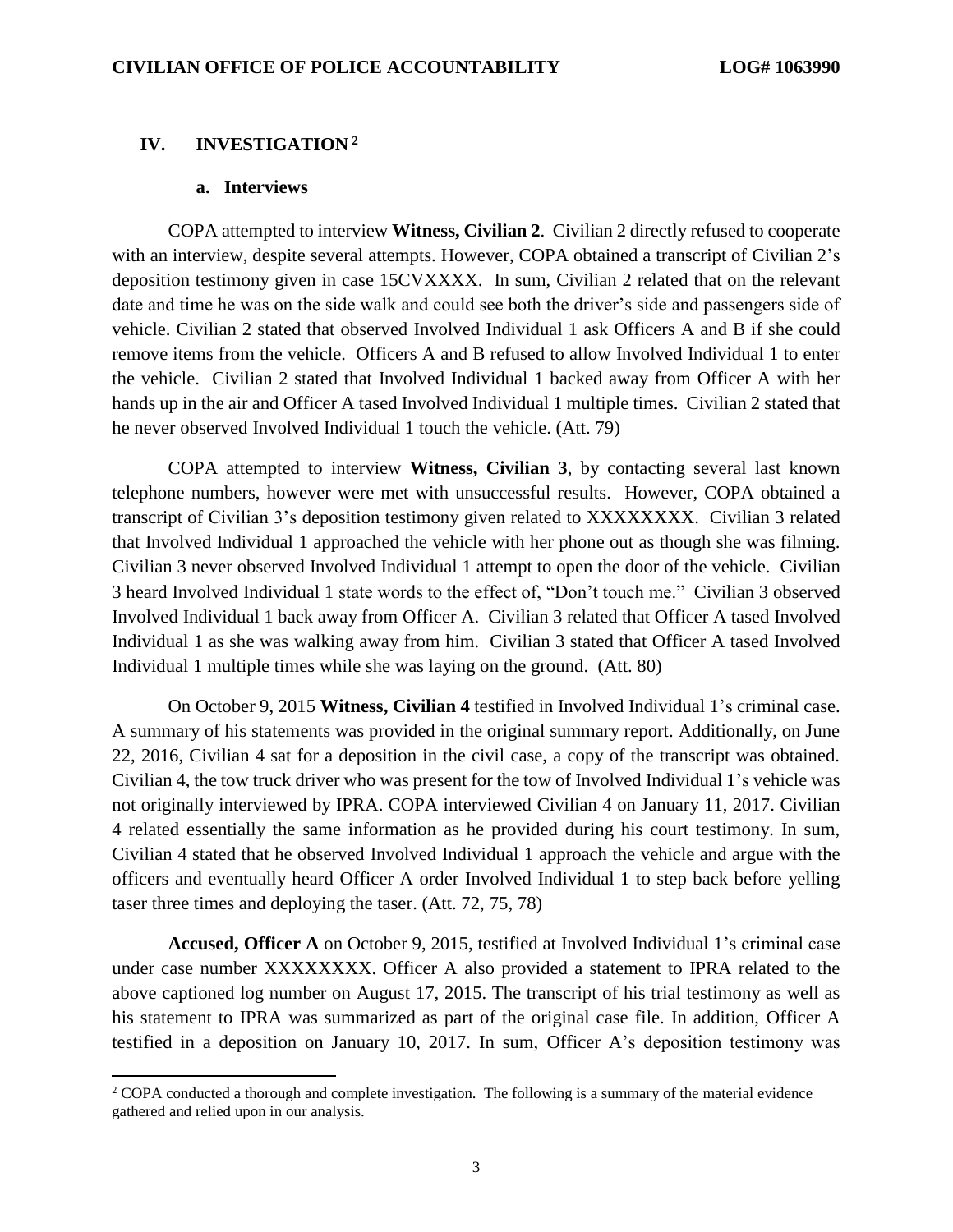consistent with both the IPRA statement and his trial testimony. He stated that Involved Individual 1 approached the vehicle when he ordered her to stop, he then grabbed her arm to arrest her and she pulled away. Officer A admitted to tasing Involved Individual 1 because she actively resisted his arrest. (Att. 81)

#### **b. Digital Evidence**

#### **Incident Video:**

Plaintiff and defense counsel in the civil case were to agree on a third party to retrieve the video. According to Attorney A, counsel in the civil suit, the video evidence on the iPad was not salvageable. (Att. 70)

#### **c. Additional Evidence**

#### **Officer A's Fitness for Duty:**

Based on a review of Officer A's fitness for duty history from the Department of Law, IPRA found, the information obtained was not material to the evidence in this case. In 2013, the Department determined that Officer A was fit for duty prior to the allegations contained in this investigation. However, subsequent information related to Officer A's credibility were investigated by COPA. Officer A's credibility was called into question in an unrelated federal civil rights case against the city and Officer A in case *XXXXXXX v. City of Chicago*, XXXXXXX. As a result of that incident and litigation, COPA has concluded that Officer A made intentional false statements under oath. That investigation is further detailed under Log number 1087256.

### **V. ANALYSIS**

After obtaining additional information, COPA recommends a finding of **Not Sustained** for **Allegation 1** that Officer A tased Involved Individual 1 without justification, in violation of Rule 6, General Order 03-02-02, Special Order 03-02-02 and Uniform and Property 04-02-04, of the Chicago Police Department Rules. In his deposition in the civil case, witness Civilian 2 related that he observed Involved Individual 1 ask Officers A and B if she could remove items from the vehicle. Officers A and B refused to allow Involved Individual 1 to enter the vehicle. Both Civilian 3 and Civilian 2 stated that Involved Individual 1 approached the car with her phone out, she never touched the vehicle, then Officer A tased Involved Individual 1 multiple times.

Tow truck driver Civilian 4 remembered Involved Individual 1 arguing with the officers then hearing Officer A direct Involved Individual 1 to step back before yelling taser. As indicated in the first summary report, witness Civilian 1 heard officers direct Involved Individual 1 to back away from the vehicle. Officer A and Civilian 4's description of Involved Individual 1's actions paint her as an active resister. Civilian 2 and Civilian 3 describe Involved Individual 1 as simply approaching the vehicle with the phone in her hand before Officer A knocks the phone from her hand and tased her. In contrast, as outlined in the first summary report, Involved Individual 1 stated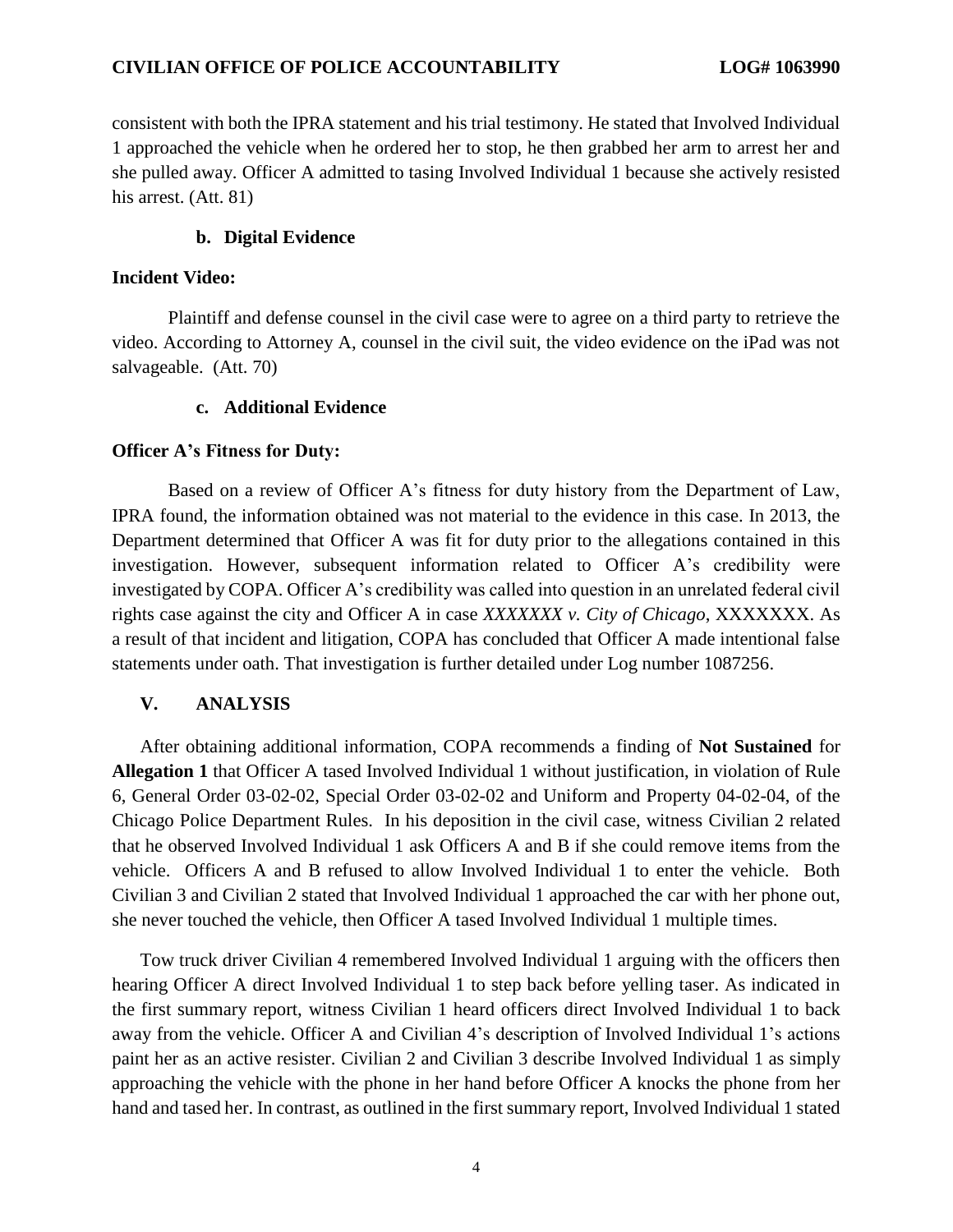that she approached the vehicle with the keys and the intention of entering the vehicle. She approached the passenger side of the vehicle where Officer A was located after Officer B impeded her approach of the driver side. She further related that Officer A directed her to back away. In sum, Civilian 2 and Civilian 3 provide statements that contrast Involved Individual 1, Civilian 1, Civilian 4 and Officer A. However, there is no new evidence to discern whether Involved Individual 1 actively resisted Officer A's orders by attempting to enter the vehicle or complied and simply backed away. Based on the available evidence, and without the benefit of video of the incident, we find there is insufficient evidence to prove or disprove the allegation against Officer A.

COPA recommends the finding for **Allegation 2** that Officer A directed words to the effect of "You done fucked up now" to Involved Individual 1, in violation of Rule 2, Rule 6, Rule 8, and Rule 9 of the Chicago Police Department Rules, detailed fully in the 29 June 2016 summary report, remain unchanged. The new evidence examined sheds no new light on this allegation. Additionally, after reviewing the previous findings we do not find sufficient evidence to support either version of the events. Therefore, COPA recommends the finding of Not Sustained stand.

## **VI. CONCLUSION**

Based on the analysis set forth above, COPA makes the following findings:

| <b>Officer</b> | <b>Allegation</b>                                                                                                                                                                                                                                                                                                                                                                                                                          | <b>Finding</b>                                     |
|----------------|--------------------------------------------------------------------------------------------------------------------------------------------------------------------------------------------------------------------------------------------------------------------------------------------------------------------------------------------------------------------------------------------------------------------------------------------|----------------------------------------------------|
| Officer A      | 1. Officer A tased Involved Individual 1 without<br>justification, in violation of Rule 6, General Order<br>03-02-02, Special Order 03-02-02 and Uniform and<br>Property 04-02-04, of the Chicago Police<br><b>Department Rules</b><br>2. Officer A directed words to the effect of "You"<br>done fucked up now" to Involved Individual 1, in<br>violation of Rule 2, Rule 6, Rule 8, and Rule 9 of<br>the Chicago Police Department Rules | <b>Not</b><br>Sustained<br><b>Not</b><br>Sustained |
|                |                                                                                                                                                                                                                                                                                                                                                                                                                                            |                                                    |

Approved:

Deputy Chief Administrator

\_\_\_\_\_\_\_\_\_\_\_\_\_\_\_\_\_\_\_\_\_\_\_\_\_\_\_\_\_\_\_